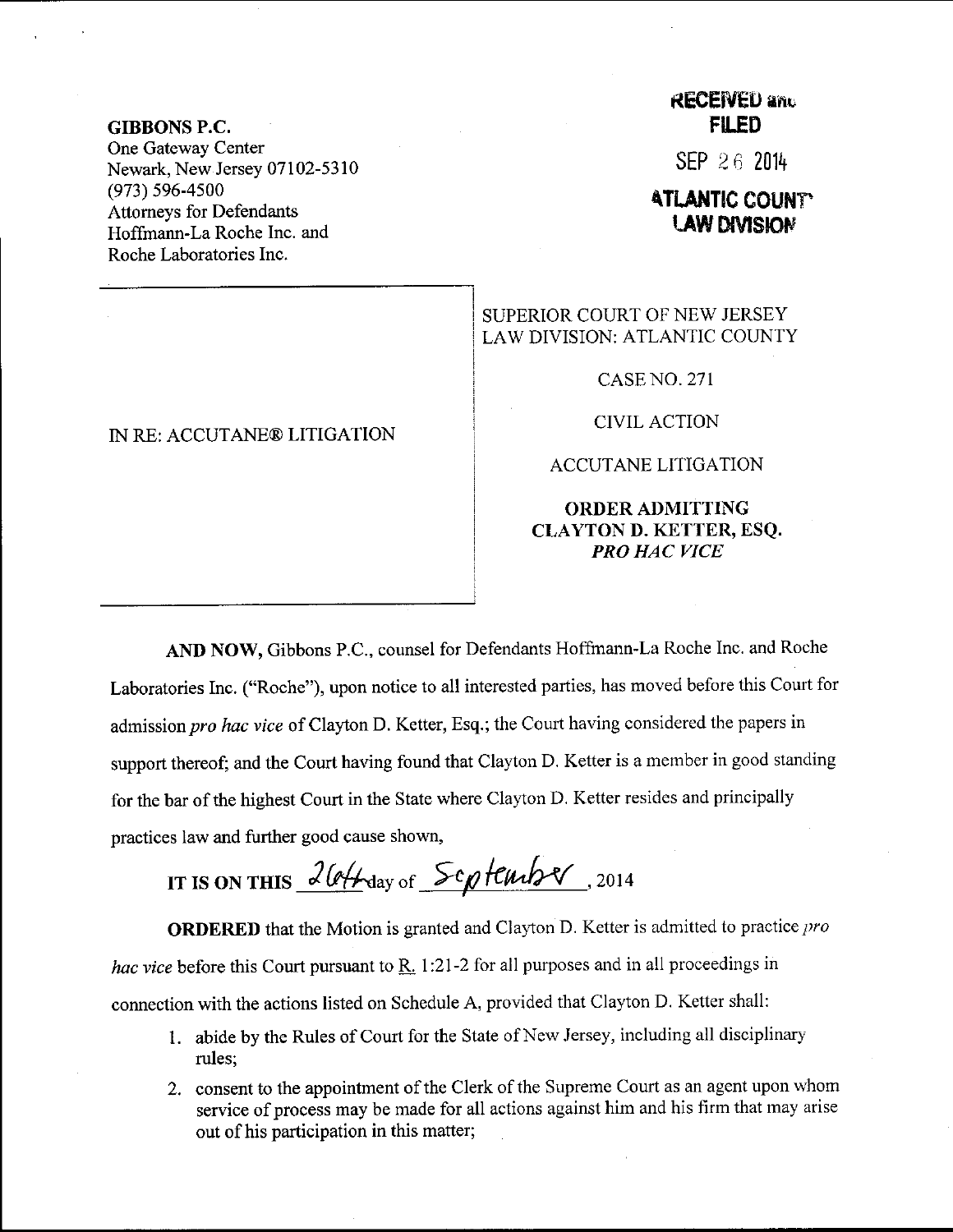- 3. notify the Court immediately of any matter affecting his standing before this Court; and
- 4. have all pleadings and other papers filed in the Court signed by an attorney-at-law of this Court employed by the firm of Gibbons P.C., who shall be responsible for the conduct of Clayton D. Ketter; and it is further

ORDERED that Clayton D. Ketter shall make payment of fees as provided in the New

Jersey Rules of Court, R. 1:28-1(b), 1:28-2 and 1:28B-1(e), within thirty (30) days of the date of this Order; and it is further

ORDERED that the Clerk of this Court shall forward a copy of this Order to the

Treasurer of the New Jersey Fund for Client Protection; and it is further

ORDERED that copies of this Order shall be served by attomeys for Roche upon all counsel of record within seven (7) days of the receipt thereof.

Non Clot

 $H$ onorable Nelson C. Johnson,

[ ] Opposed

[ ] Unopposed